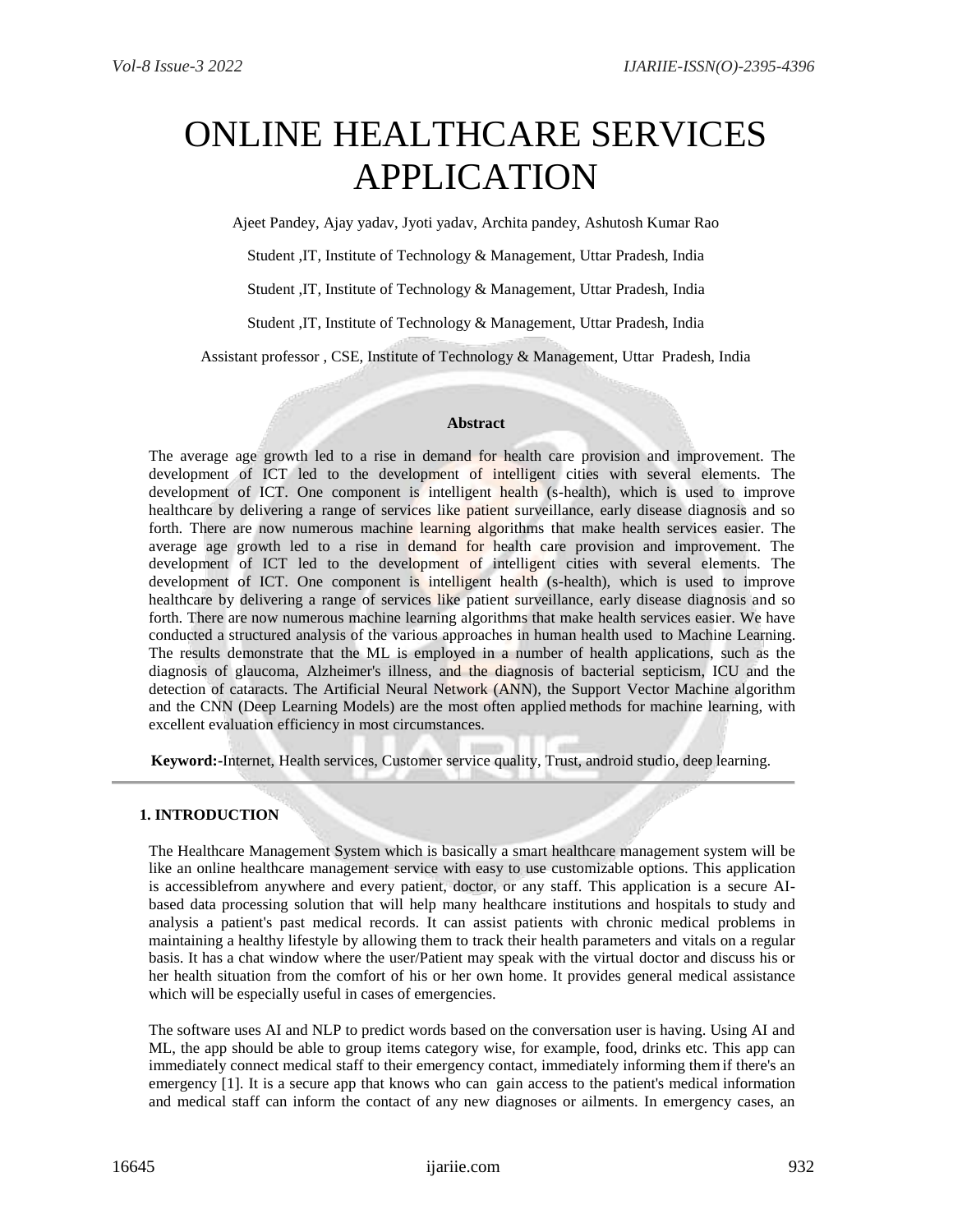ambulance should know the best way to reach the patient.

GPS monitoring can assist the ambulance while they're on the field as well as the hospital tracking the ambulance's location. The paramedics will navigate the best route to reach the patient. This app has information about all symptoms, illness, health problem, and also some type of health check-up services.

While determination and treatment may appear straight forward advances, numerous other foundation forms must happen for a patient to be appropriately dealt with, for instance:

- Deciding a proper treatment strategy (frequently introducing alternatives)
- Getting ready and directing the picked treatment strategy
- Patient monitoring.
- Aftercare, follow-up arrangements, and so on.

## **2. Related work**

For individuals and diseases with specific characteristics, the data set in the present system is generally limited. These technologies are primarily intended for the treatment of more massive illnesses like heart disease and cancer. Changes in the illness and its affecting variables may not always match the pre-selected criteria, resulting in inaccurate findings. Disease symptoms change throughout time, since we live in an environment that is always changing. In addition, most existing systems make users wait extended periods of time by requiring them to complete extensive questionnaires. We propose a system with a user interface that is simple and elegant, as well as efficient in terms of time [2]. We're looking for a more precise questionnaire that the system will follow in order to make it less time demanding. Many systems' current strategy totally depends on automating this process, which falls short of establishing the system's user's confidence. By use of Doctor's suggestion in our system, we maintain user trust while also ensuring that the Doctor's will not feel that their business is not affected because of this system. Our new Smart Healthcare model takes a completely different approach to the traditional ML-based Smart Healthcare System (SHS). While most studies look at single medical device data or stored healthcare data to apply adversarial attacks, we look at a networked multi- device Healthcare System that uses machine learning models to identify disease and normal behavior. The following are the primary differences between existing method and our fresh new method:

- The majority of previous research has focused on modifying an ML model's data distribution not in online mode. We propose a real-time ML-based Smart Healthcare System in which we alter the input data distribution of several medical instruments to perform diagnosis and disease detection using CNN.
- We discover the smallest number of compromised medical devices in a SHS, whereas the previous method focuses on generating multi-label discrete EHR

## **3. Methodology**

Modern medical systems have become smarter as a result of unprecedented advances in data analytics, and more pervasive as a result of IoT deployment. Our app, which is part of the patient remote monitoring, allows you to register patients and check their reports and histories [15]. An administration management system aids in the updating of patient data and encompasses all management rights, including human resources and administration. The main characteristic will be machine learning, in which we will use algorithms such as the Nave Bayes Algorithm, K-Nearest Algorithm, Decision Tree Algorithm, Random Forest Algorithm, and Support Vector Machine to predict disease accurately and to compare which model provides a faster and more efficient result[15, 1].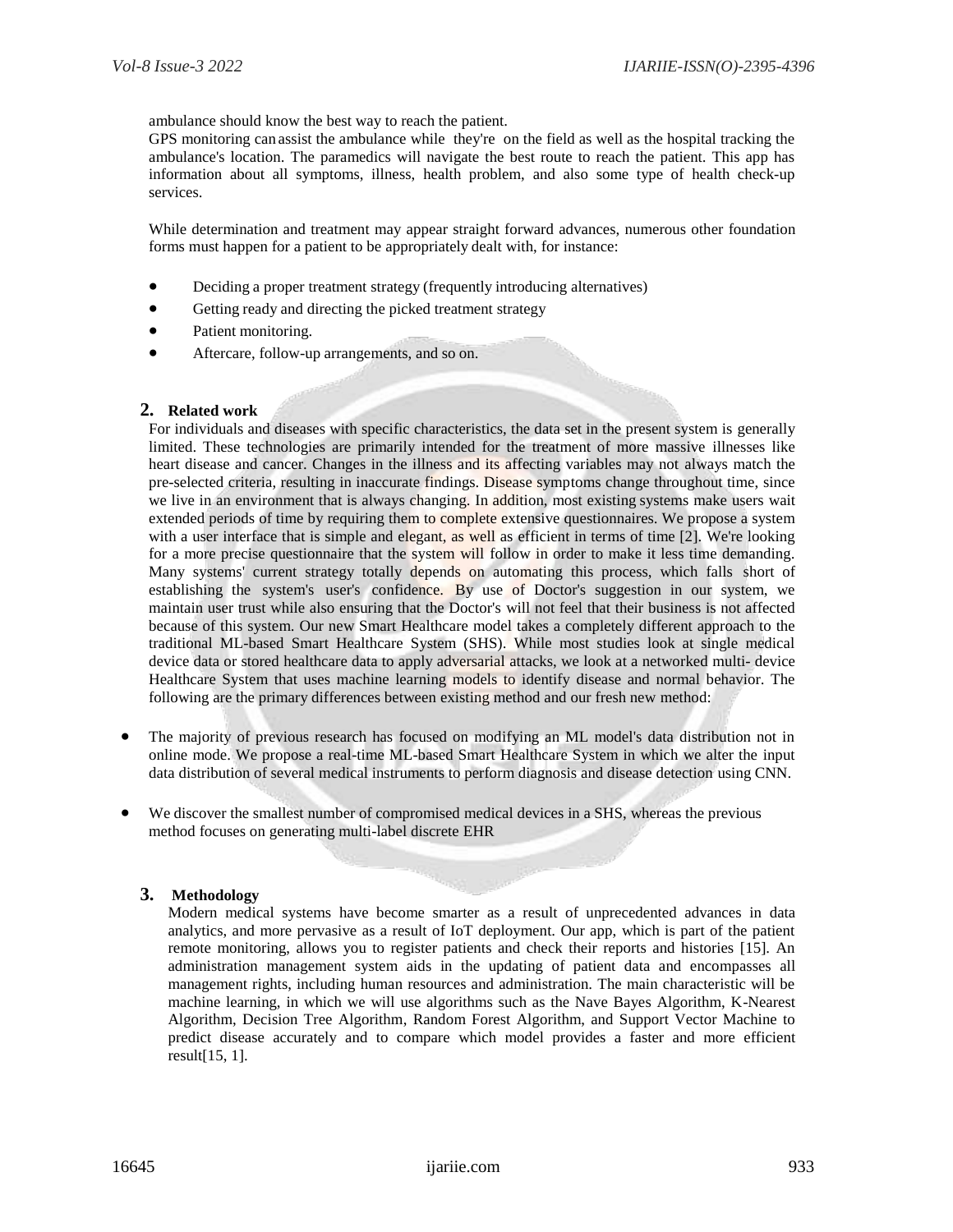

# **4. Proposed System.**

The proposed system is used by the user/petients to search nearby hospitals , appointments, prescriptions.once the booking is done for a particular date and time then doctors will available at the proper time in vedio/voice call mode .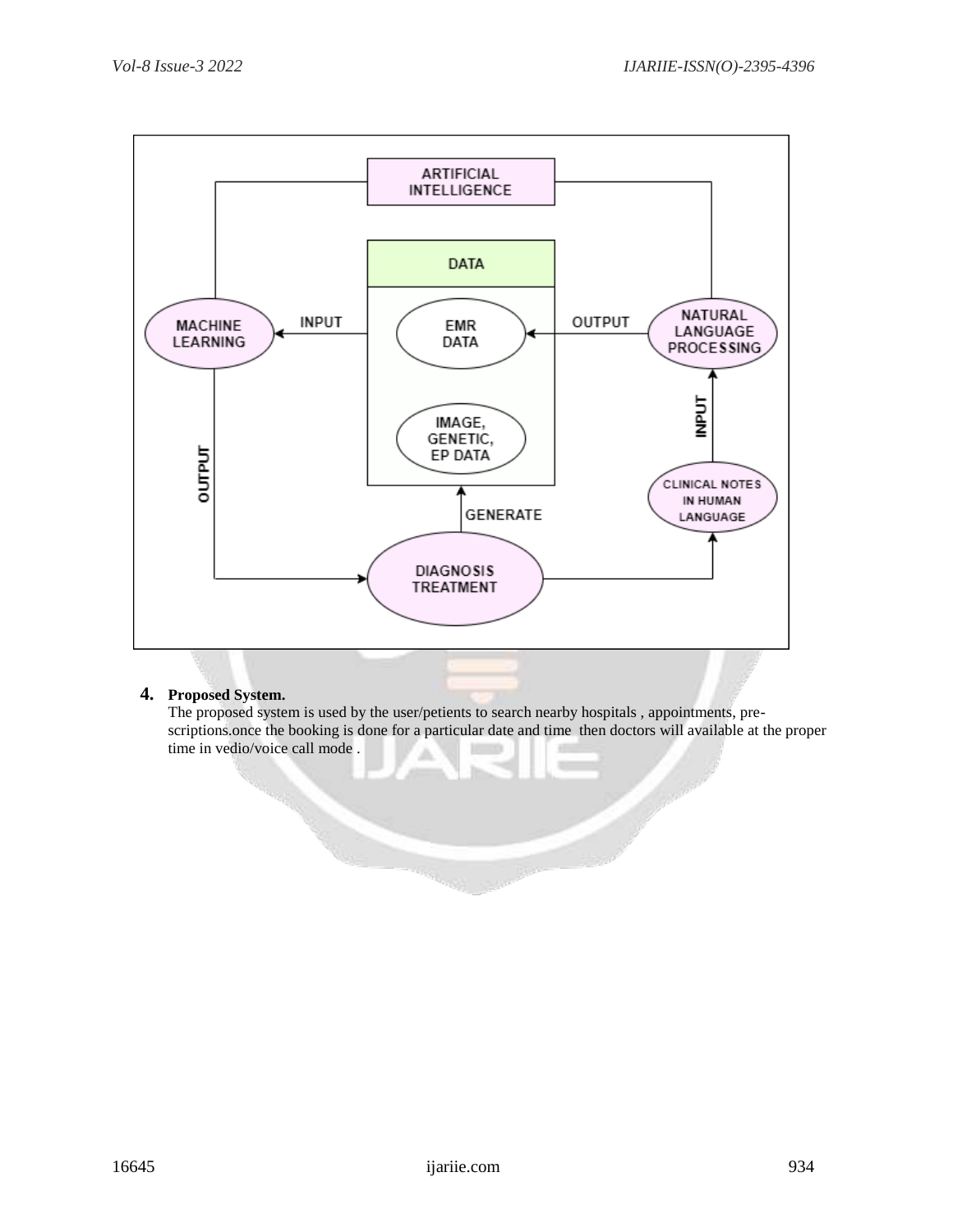# **End-User Interface**





**Petient management system**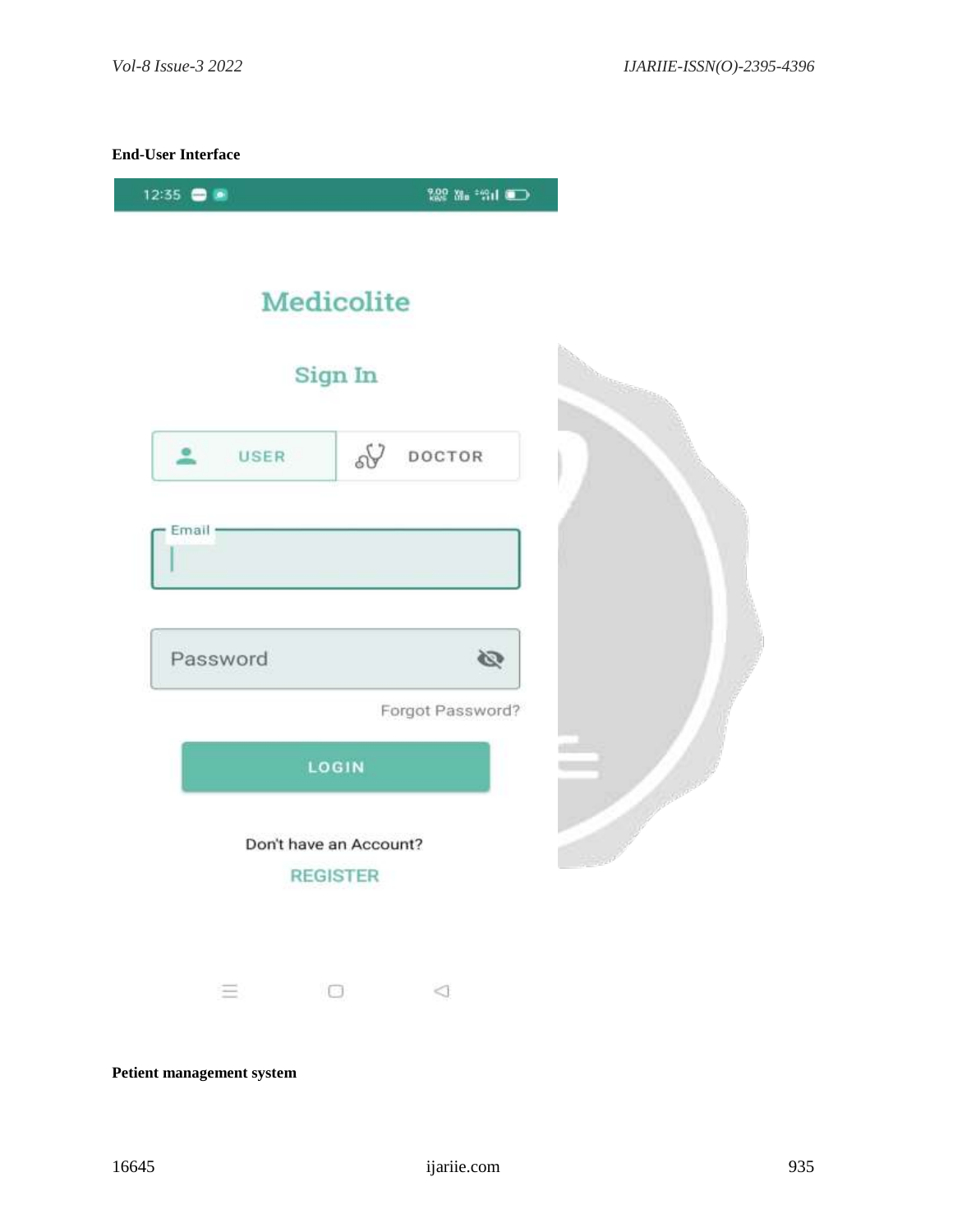This module monitors the day-to-day activities of patient's. It assists the operator in providing accurate information to patients and efficiently answers all patient inquiries. It improves the quality of services provided to users by offering advanced search utilities and outstanding features. Fig. 5.3 shows the different features in the patient management system. This module is responsible for the following tasks

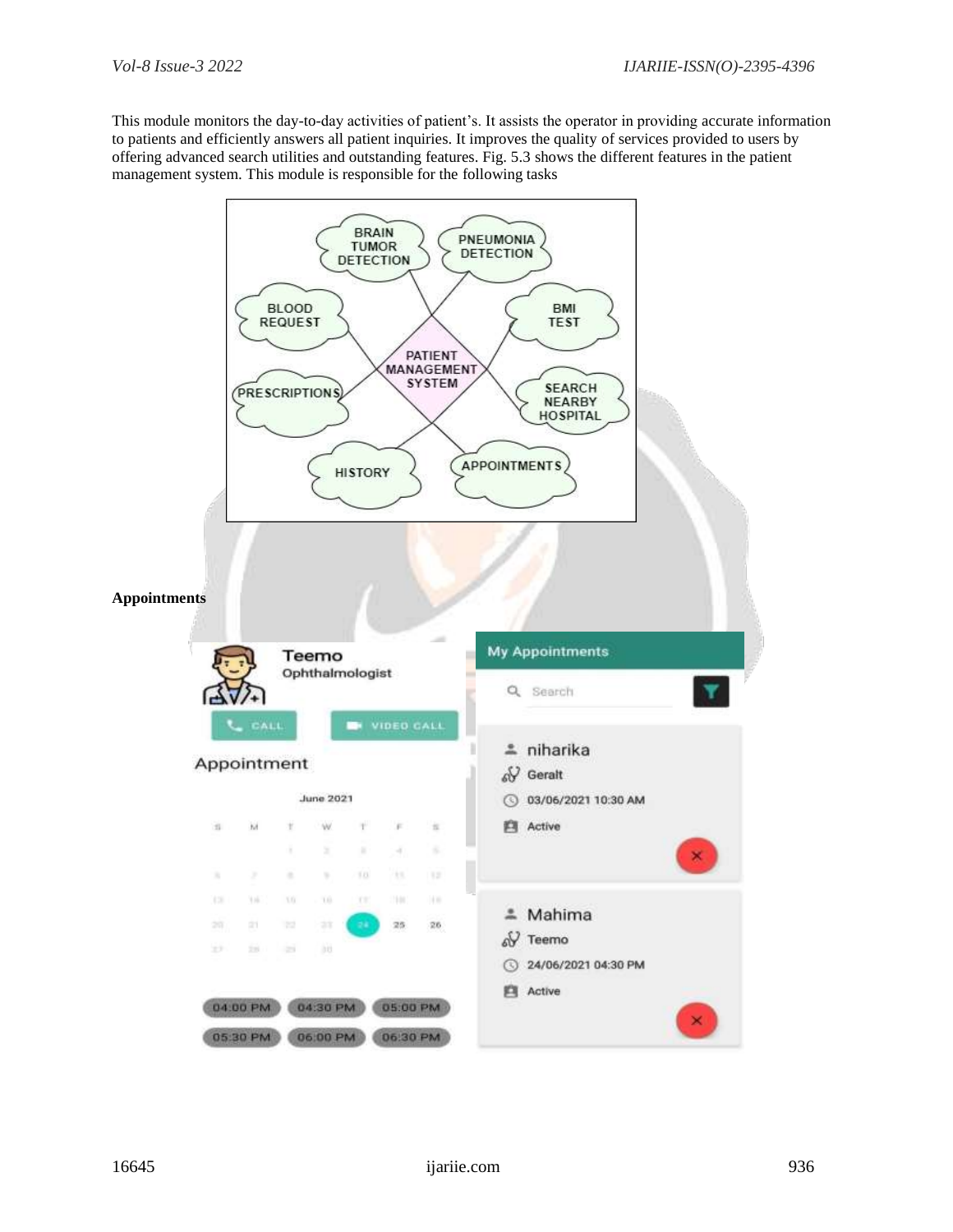## **Conclusion**

We developed a standard architecture for healthcare management system that will allow us to take advantage of the rapid medication safety growth increased by machine learning. Efficiency, security, accuracy, affordability, responsiveness, maintainability, scalability, dependability, and fault tolerance were all considered as design factors for both present and future smart medical systems [21]. Using some of these newly available software and technologies improves the productivity of medical workers. In the healthcare field, issues such as long-term patient-care in hospitals, support for elderly people at home. It is a real-time patient monitoring system that allows medical doctors to keep an eye on theirpatients from far, check their vital signs, and provide advice on first-aid treatments. On the central server, the data is available for inspection and may be viewed remotely using a regular web browser.

## **Future Work**

Smart health is a rapidly evolving and vital study topic with the potential to have a significant impact on the traditional healthcare business. This paper provides an overview of the smart health problems, pipeline, and techniques. For traditional smart health, a systematic data processing pipeline is provided, which includes data gathering, data processing, data dissemination, data security and privacy, and networking and computer technologies. Despite the multiple opportunities and approaches for data analytics in healthcare provided in this work, there are numerous other aspects of healthcare data to be examined, such as quality, privacy, and so on. We plan to use Machine Learning techniques to spot anomalies in acute care patient data in the future. Government data platforms, population health organizations, payers, and other providers, as well as smart hospitals, are all part of an integrated, networked ecosystem. If the ecosystem is to ensure that patients obtain high-quality healthcare efficiently and conveniently, data sharing among all entities is critical (to the extent permitted by law, weighed against the need to safeguard patient privacy). Although the system appears to be fairly big, competent manufacturing will reduce it to a compact gadget in the near future. The video feature can be introduced to allow doctors and patients to consult face to face. Future studies can address certain more parameters that are critical in determining a patient's state, such as diabetes level, respiratory monitoring, and so on .

### **Acknowledgments**

We would like to thanks our guide Mr. Ashutosh Kumar Rao (Asst prof) and project co-ordinates Dr. Harvendra Kumar Patel (Asst prof), Mr. Ajay Kumar Gupta whose comments, guidance and feedback helped us to improve this paper and respective authors of the reference articles

### **References**

[1] Summarize the technology of the Things of Internet. 2012. Available from[:http://ieeexplore.ieee.org/document/6201728/](http://ieeexplore.ieee.org/document/6201728/)

[2] Adopting the Internet of Things technologies in health care systems. 2014, Available from: <http://ieeexplore.ieee.org/> document/6969965/

[3] Atzori L, Iera A, Morabito G. The Internet of Things: A survey. Computer Networks. 2010 Jun; 54:2787–805.

[4] Bandyopadhyay S, Sengupta M, Maiti S, Dutta S. Role of middleware for Internet of Things: A study. IJCSES. 2011 Aug; 2(3):94–105.

[5] Gubbi J, Buyya R, Marusic S, Palaniswami M. Internet of Things (IoT): A vision, architectural elements and future directions. Future Generation Computer Systems. 2013 Sep; 29(7):1645–60.